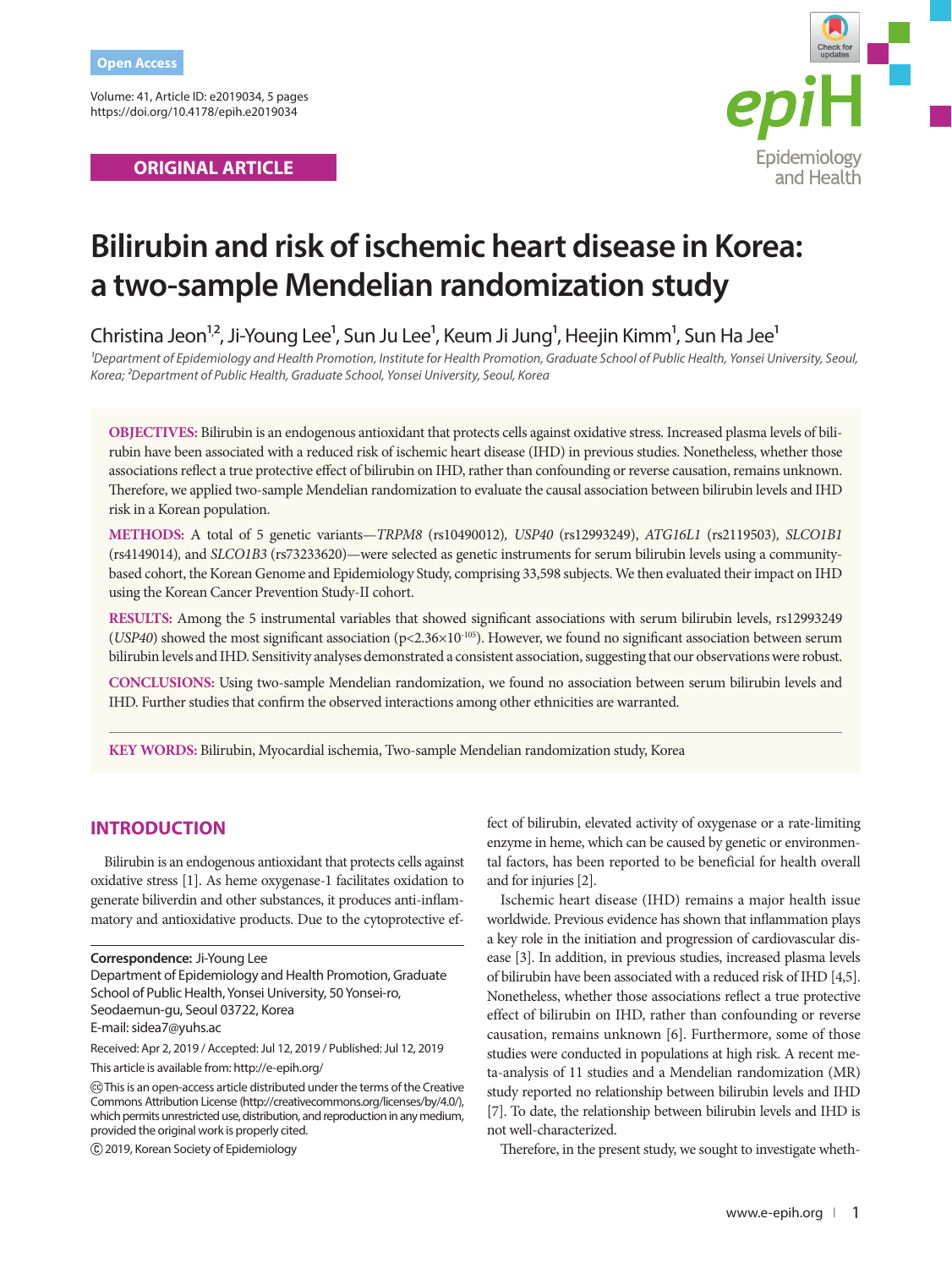er bilirubin levels are causally related to IHD risk using the twosample MR approach in a Korean population.

## **MATERIALS AND METHODS**

## **Data sources for the study exposure**

Genetic associations with bilirubin levels were obtained from the Korean Genome and Epidemiology Study (KoGES). The Ko-GES, which is categorized into population-based and gene-environment model studies, is a consortium project consisting of 6 prospective cohort studies supported by the government funding. Over 223,000 participants have been recruited, of whom 35,000 participants from population-based studies (KoGES\_Ansan and Ansung Study and KoGES\_HEXA Study) and who had epidemiological information and DNA samples were selected. The characteristic details of the KoGES have been previously described [8].

In total, 1,402 of the 35,000 participants were excluded through the quality control procedure (sex inconsistency:  $n = 127$ ; <97% call rate or excessive heterozygosity:  $n = 635$ ; excessive singletons:  $n= 69$ ; cryptic first-degree relatives:  $n= 393$ ; and withdrawals and blind duplicates:  $n = 178$ ). Finally, a total of 33,598 participants were selected for further analysis (Supplementary Material 1). Genomic DNA was extracted from peripheral blood monocytes by standard procedures, and single-nucleotide polymorphism (SNP) data was obtained using Korean Chip (K-CHIP) as part of the K-CHIP consortium. K-CHIP, which contains 830,000 SNPs customized for the Korean population, was designed by the Center for Genome Science of the Korea National Institute of Health (http://nih.go.kr/menu.es?mid= a50303010100). To increase the coverage of the genome-wide association study (GWAS), we conducted imputation analysis using the 1000 Genomes (1000G) Phase 3 dataset of East Asian populations (Japanese in Tokyo [JPT], Chinese in Beijing [CHB]) as a reference panel. Haplotype phasing with sample genotypes from the 1000G reference panel was performed using IMPUTE2 software. For quality control, SNPs were excluded prior to the analysis using the following criteria: (1) deviation from Hardy-Weinberg equilibrium (HWE) with a p-value less than  $10^4$  and (2) minor allele frequency (MAF) less than 1%.

## **Genetic associations of variants with exposure and selection of the genetic instrumental variables**

Linear regression with adjustment for age and sex was performed to examine the associations of genetic variants with bilirubin. Statistical analyses were performed using PLINK version 1.07. We obtained 1,784 SNPs with a genome-wide significance level ( $p < 10^{-8}$ ). For standard two-sample MR, it is crucial to confirm that the instruments for the exposure are strongly independent. Thus, we examined the clumping test to estimate the linkage disequilibrium between selected SNPs using 1000G data (https://mrcieu.github. io/TwoSampleMR). Finally, a total of 6 independent SNPs (rs10490012, rs12993249, rs2119503, rs4149014, rs2219067, and rs73233620) were selected as instrumental variables for serum

bilirubin levels ( $r^2$  > 0.001). Among them, we removed 1 palindromic SNP (rs2219067) from further analysis.

#### **Data sources for the study outcome**

IHD was defined as our outcome. The outcome data were obtained from the Korean Cancer Prevention Study-II (KCPS-II) cohort, which comprises 156,701 participants (94,840 men and 61,861 women) who received a medical examination at 18 health promotion centers in Seoul and Gyeonggi Province, Korea between 2004 and 2013. Regular or obligatory health check-ups and health issues were most common reasons for their visits. In addition, participants received regular follow-up. Details about the KCPS-II cohort can be found in a previously published cohort profile article [9]. Among the participants, subjects with genotype and phenotype data who provided written consent were selected for further analysis. GWAS analysis was conducted using a logistic regression model with adjustment for age and sex (MAF≥ 0.01, p for HWE test≥ 0.0001). Odds for IHD risk were used when calculating ratio estimates.

### **Associations of genetic variants with the outcome**

A total of 1,910 cases and 11,945 randomly selected controls were used to examine the associations of genetic variants with IHD. Genotyping was carried out with K-CHIP, using the same method as described above. After genotyping, we also performed imputation analysis using the 1000G Phase 3 dataset for East Asian populations (JPT, CHB) as a reference panel to infer missing genotypes. The quality control procedures for SNPs were conducted using the same procedure as for the selection of the study exposure: (1) deviation from HWE ( $p < 10^{-4}$ ) and (2) MAF < 1%. Logistic regression adjusted for age and sex was performed to determine genetic associations with IHD. Statistical analyses were performed using PLINK version 1.07 ([http://zzz.bwh.harvard.edu/](http://zzz.bwh.harvard.edu/plink/) [plink/](http://zzz.bwh.harvard.edu/plink/)).

## **Mendelian randomization**

Two-sample MR analyses were performed to investigate the existence of a causal relationship between bilirubin and IHD (Figure 1). Two-sample MR is an approach used to investigate potential causal relationships between modifiable risk factors and an outcome of interest, using genetic variants as an instrumental variable (IV). MR studies are more reliable than observational studies, and they provide proper guidelines for interventional research and public health interventions for population genetics [10]. Unlike single-sample MR, two-sample MR uses summary association results from non-overlapping sets of individuals obtained from the published literature or results estimated directly from individual-level participant data. The key assumptions of twosample MR are (1) the IV is causally related to the risk factor; (2) confounding factors of the association between risk factors and the outcome should not be related to the IV; and (3) the IV only affects the outcome though its effect on risk factors [10,11].

The odds of IHD risk were divided by the β coefficient of bili-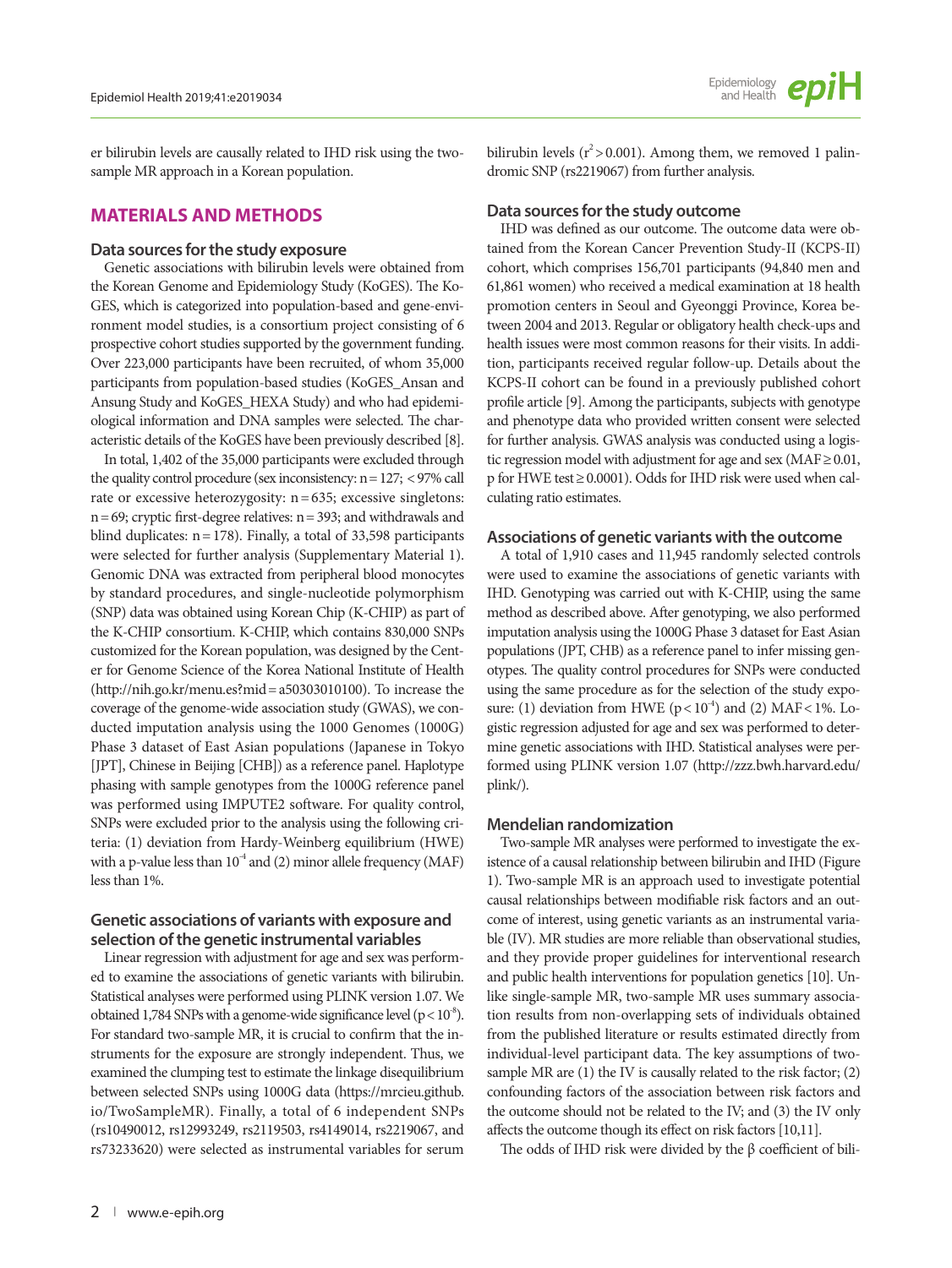|            | Nearby gene                      | Chromosome | <b>Effect allele</b> | <b>Bilirubin</b> |                         | <b>IHD</b>       |         |
|------------|----------------------------------|------------|----------------------|------------------|-------------------------|------------------|---------|
| <b>SNP</b> |                                  |            |                      | $\beta$ (SE)     | p-value                 | OR (95% CI)      | p-value |
| rs10490012 | TRPM8                            |            |                      | $-0.017(0.003)$  | $1.15\times10^{-10}$    | 1.03(0.96, 1.11) | 0.434   |
| rs12993249 | <b>USP40</b>                     |            | G                    | 0.060(0.003)     | $2.36 \times 10^{-105}$ | 1.07(0.99, 1.15) | 0.086   |
| rs2119503  | ATG16L1                          |            | Α                    | 0.053(0.004)     | $4.63\times10^{-37}$    | 1.07(0.96, 1.19) | 0.226   |
| rs4149014  | SLCO <sub>1</sub> B <sub>1</sub> | 12         | G                    | $-0.024(0.003)$  | $3.72 \times 10^{-14}$  | 0.99(0.91, 1.07) | 0.744   |
| rs73233620 | SLCO <sub>1</sub> B <sub>3</sub> | 12         | G                    | 0.057(0.003)     | $1.44\times10^{-65}$    | 1.01(0.92, 1.10) | 0.897   |

**Table 1.** Associations of individual genetic instruments for serum bilirubin levels with IHD risk

IHD, ischemic heart disease; SNP, single-nucleotide polymorphism; SE, standard error; OR, odds ratio; CI, confidence interval.



**Table 2.** MR for the effects of serum bilirubin on ischemic heart disease risk

| Variables                 | OR (95% CI)        |       | p-value No. of SNPs |
|---------------------------|--------------------|-------|---------------------|
| Inverse-variance weighted | 2.03 (0.87, 4.70)  | 0.100 | 5                   |
| Weighted median           | 2.41 (0.89, 6.57)  | 0.085 | 5                   |
| MR-Egger regression       |                    |       | 5                   |
| Estimate                  | 4.94 (0.68, 35.91) | 0.213 | 5                   |
| Intercept, $\beta$ (SE)   | $-0.04(0.05)$      | 0.403 | 5                   |

**Figure 1.** Overview of the study design. BMI, body mass index; KoGES, Korean Genome and Epidemiology Study; KCPS-II, Korean 10023, Korean Genome and Epidemiology study; Kers II, Ko<br>Cancer Prevention Study-II; IHD, ischemic heart disease.

rubin levels to determine ratio estimates for each IV. The effects of the individual genetic instruments were combined using inversevariance weighted (IVW) analysis, resulting in a weighted mean estimate of the risk for IHD per 1-standard deviation increase in serum bilirubin levels. As the IVW method assumes that all genetic variants satisfy the IV assumptions, sensitivity analyses were performed with MR–Egger regression and the weighted median estimation method. A leave-one-out sensitivity analysis, leaving outlying variants out of the MR analysis, was performed, as weak instruments were used to predict serum bilirubin levels (Supplementary Material 2). A radial plot was applied to assess heterogeneity across genetic variants and to detect pleiotropic variants (Supplementary Material 3).

The MR package in R statistical software (MR Base website: https://github.com/MRCIEU/TwoSampleMR) was used to perform the two-sample MR analysis.

#### **Ethics statement**

The Severance Medical Ethics Committee approved this study (no. 4-2011-0277).

# **RESULTS**

Table 1 shows the associations of the 5 SNPs (rs10490012, rs12993249, rs2119503, rs4149014, and rs73233620) selected as genetic instruments for serum bilirubin levels with IHD risk. For the genetic association analysis of bilirubin, 5 SNPs showed suffi-

MR, Mendelian randomization; OR, odds ratio; CI, confidence interval; SNP, single-nucleotide polymorphism; SE, standard error.

cient strength to minimize the effects of the weak instrument bias in our analysis of bilirubin levels (F-statistics ranged from 37.61 to 450.09). Among the 5 SNPs, rs12993249 (located near the *USP40* gene on chromosome 2) showed the most significant relationship with bilirubin levels (β [standard error,  $SE$ ] = 0.060 [0.003]; p = 2.36  $\times 10^{-105}$ ), followed by rs73233620, which is located on the *SLCO1B3* gene (β [SE] = 0.057 [0.003];  $p = 1.44 \times 10^{-65}$ ) and was previously identified in a GWAS analysis of bilirubin. No significant genetic associations with IHD risk were found (Table 1).

Table 2 shows the results of the two-sample MR analysis for serum bilirubin levels on IHD risk. Using the 5 genetic variants as IVs, we found that bilirubin levels had no significant effect on the risk of IHD in East Asians (IVW: OR, 2.03; 95% confidence interval [CI], 0.87 to 4.70; p= 0.100) (Table 2 and Figure 2). The weighted median analyses showed that there was also no significant association between bilirubin levels and risk of IHD (OR, 2.41; 95% CI, 0.89 to 6.57;  $p = 0.085$ ) (Table 2 and Figure 2). MR-Egger regression showed non-significant, but much higher risk (OR, 4.94; 95% CI, 0.68 to 35.91; p= 0.213) compared to the estimates obtained using the IWV and weighted median MR methods. Because the intercept from the MR-Egger regression analysis showed no significant deviation from zero, no evidence for directional pleiotropy was observed. A radial plot showed that no significant outliers existed among the 5 SNPs (Supplementary Material 3).

## **DISCUSSION**

We conducted a two-sample MR study and found that 5 genetic variants were significantly associated with bilirubin levels. Al-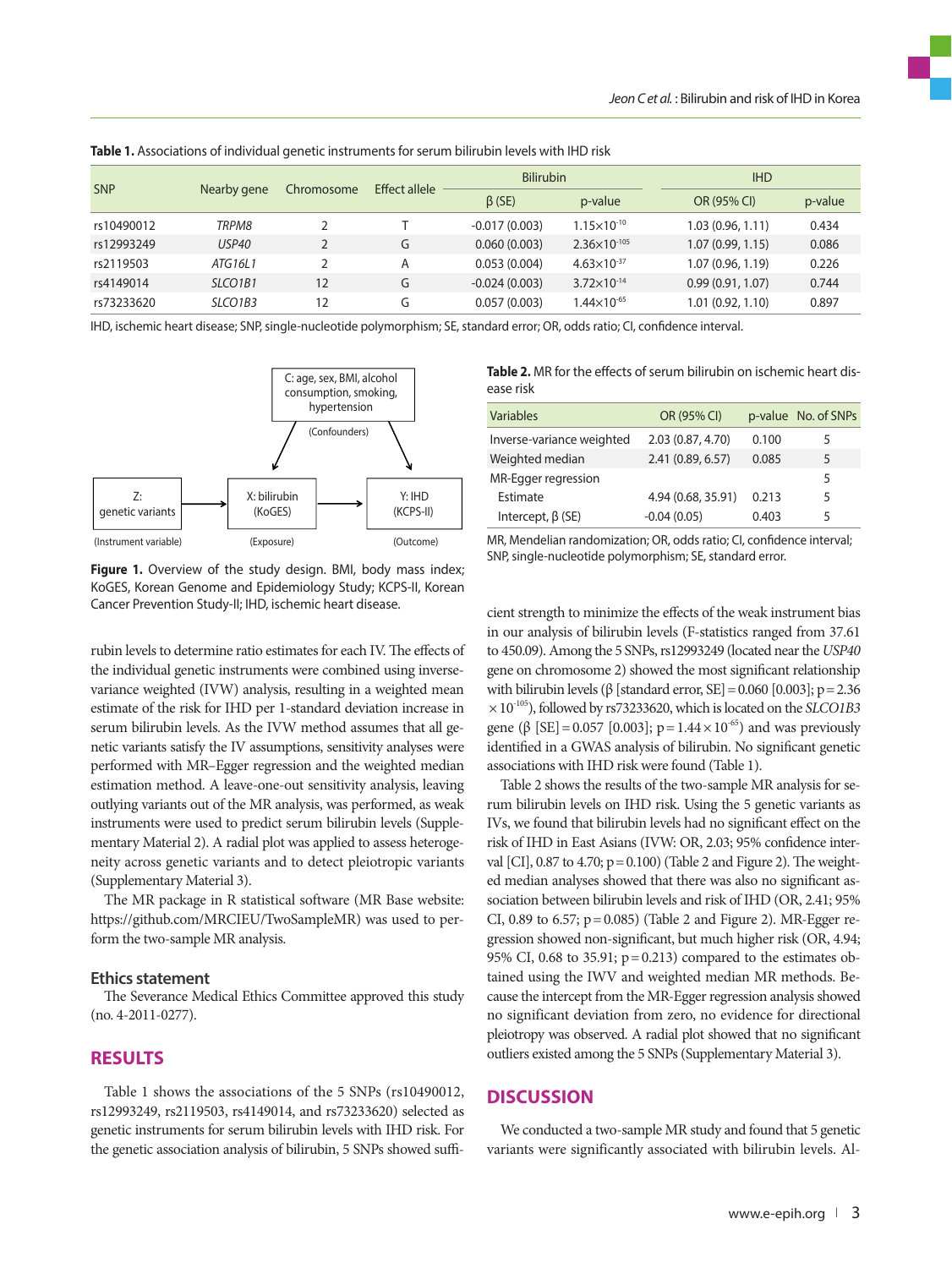



**Figure 2.** MR analysis regarding the effect of serum bilirubin levels on IHD risk using the genetic instruments. Scatter plot and causal effect of serum bilirubin on IHD risk. The X-axis presents the effect of the genetic instrument of serum bilirubin concentration (in mg/dL); the Y-axis presents the causal effect of the genetic instrument on IHD risk. MR, Mendelian randomization; IHD, ischemic heart disease; SNP, single-nucleotide polymorphism.

though our results do not provide evidence for a positive effect of bilirubin levels on IHD risk, to our knowledge, this is the first two-sample MR study to examine the effect of bilirubin levels on IHD risk among an East Asian population.

Previous epidemiological studies have shown contradictory results for associations between bilirubin levels and IHD risk. A recent meta-analysis found an inverse association between total bilirubin levels and the risk of cardiovascular disease, which was independent of established risk factors [4]. However, other studies indicated that higher levels of bilirubin showed direct or null associations with cardiovascular disease risk [12,13]. Our non-causal findings are in line with recent MR studies among European populations on IHD that used *UGT1A1* and *SLCO1B1*, which are known to be bilirubin metabolism genes, and suggested that bilirubin is not causally associated with IHD risk [7] (Supplementary Material 4). Similarly, a previous MR study on bilirubin levels in a Korean population conducted by our research team demonstrated a non-causal association between SNPs at the *UGT1* locus and bilirubin levels [14]. In this context, our study has several strengths, including its design and methods. First, we selected variants of *SLCO1B1/3* as genetic instruments derived from an analysis of GWAS data from a Korean population. Because the allele frequencies of *SLCO1B1/3* are relatively low or monomorphic in European populations, GWAS of bilirubin based on European ancestry could not reveal significant novel findings in or nearby this gene, in contrast to the findings of Korean GWAS for *SL-CO1B3* variants [15]. Therefore, the genetic instruments used in our study may be applicable to East Asian genetic diversity datasets. Second, unlike previous MR studies that used summary data from large consortia, our study used a single dataset without a population substructure, thereby avoiding potential heterogeneity. Third, two-sample MR studies are unlikely to have any bias that underestimates true causal effects as a result of the weak instrument [16-18].

Nonetheless, our study has several potential limitations. First, the 5 selected instruments (SNPs) may not be applicable or useful in other ethnic groups. Therefore, our study findings may not be generalized to other cohorts with different ethnicities. Regarding the *SLCO1B1/3* (rs4149014, rs73233620) variants, a comparison of 1000G Phase 3 data for Caucasian (CEU) and East Asian populations revealed notable distinctions in the MAF (CEU: 3.0% for rs4149014 and 5.0% for rs73233620; East Asian: 33.3% for rs4149014 and 17.8% for rs73233620) (Supplementary Material 5). Alternative instruments may need to be discovered in CEU populations. In addition, although MR is suggested to be a fruitful method capable of overcoming some of the limitations of observational studies, the current findings cannot exclude potential inherent biases and limited causal inferences [19].

Nevertheless, identifying additional loci associated with bilirubin would yield loci with smaller effect sizes and weights in the combined analyses.

In conclusion, our study provides evidence that bilirubin levels may not be causally related to the risk of IHD. While no association between serum bilirubin levels and IHD was found, further